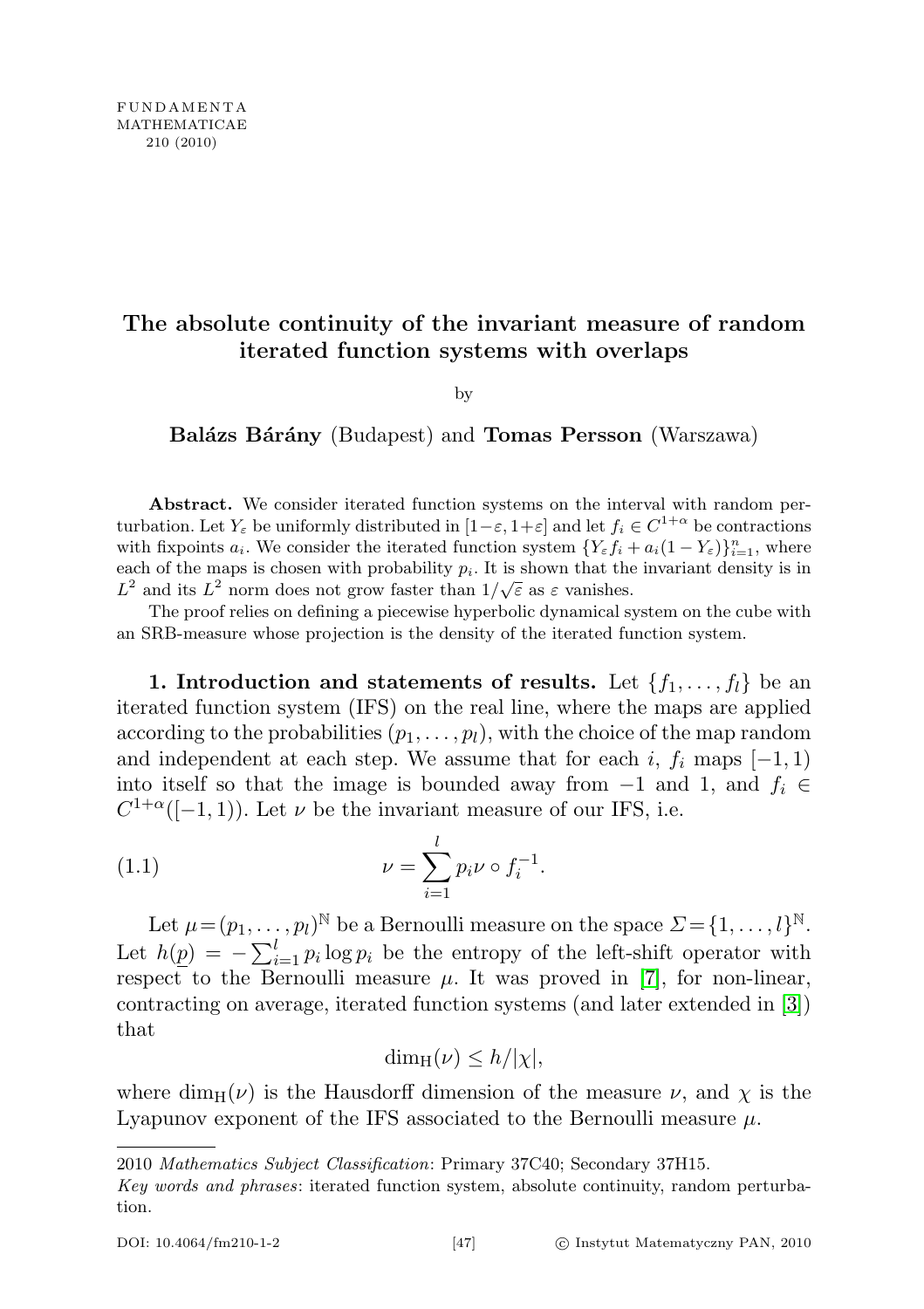One can expect that, at least "typically", the measure  $\nu$  is absolutely continuous when  $h/|\chi| > 1$ . Essentially the only known approach to this is transversality. For example, for the linear case with uniform contraction ratios, see [\[8\]](#page-14-2) and [\[10\]](#page-15-0). For the linear case and non-uniform contraction ratios, see [\[5\]](#page-14-3) and [\[6\]](#page-14-4). For the non-linear case, see for example [\[14\]](#page-15-1) and [\[1\]](#page-14-5). We note that there is another direction in the study of iterated function systems with overlaps, which is concerned with concrete, but non-typical systems, often of arithmetic nature, for which there is a dimension drop (see for example [\[4\]](#page-14-6)).

Throughout this paper we are interested in studying absolute continuity with density in  $L^2$ . We will study a modification of the problem, namely we consider a random perturbation of the functions. The linear case was studied by Peres, Simon and Solomyak in [\[9\]](#page-15-2). They proved absolute continuity for random linear IFS, with non-uniform contraction ratios and also  $L^2$  and continuous density in the uniform case. We extend this result by proving  $L^2$ density with non-uniform contraction ratios and in the non-linear case.

We consider two cases. First let us suppose that for each  $i \in \{1, \ldots, l\}$ ,  $f_i$  maps  $[-1, 1)$  into itself,  $f_i([-1, 1))$  is bounded away from  $-1$  and 1,  $f_i \in C^{1+\alpha}([-1,1))$  and

<span id="page-1-1"></span>
$$
(1.2) \t\t 0 < \lambda_{i,\min} \le |f'_i(x)| \le \lambda_{i,\max} < 1
$$

for every  $x \in [-1,1)$ . Moreover suppose that for every i the fixed point of  $f_i$  is  $a_i \in (-1,1)$ , and

<span id="page-1-2"></span>
$$
(1.3) \t\t i \neq j \Rightarrow a_i \neq a_j.
$$

Let  $Y_{\varepsilon}$  be uniformly distributed on  $[1 - \varepsilon, 1 + \varepsilon]$ . Denote the probability measure of  $Y_{\varepsilon}$  by  $\eta_{\varepsilon}$ . Let

(1.4) 
$$
f_{i,Y_{\varepsilon}}(x) = Y_{\varepsilon}f_i(x) + a_i(1 - Y_{\varepsilon})
$$

for every  $i \in \{1, ..., l\}$ . Then  $f_{i,Y_{\varepsilon}}(x)$  is in  $[-1, 1)$  for all values of  $x \in [-1, 1)$ and  $Y_{\varepsilon}$ , provided  $\varepsilon$  is sufficiently small. The iterated maps are applied randomly according to the stationary measure  $\mu$ , with the sequence of independent and identically distributed errors  $y_1, y_2, \ldots$  distributed as  $Y_{\varepsilon}$ , independent of the choice of the function. The Lyapunov exponent of the IFS is defined by

$$
\chi(\mu,\eta_{\varepsilon})=\mathbb{E}(\log(Y_{\varepsilon}f'))
$$

and it is easy to see that

<span id="page-1-0"></span>
$$
\chi(\mu, \eta_{\varepsilon}) < \sum_{i=1}^{l} p_i \log((1+\varepsilon)\lambda_{i, \max}) < 0
$$

for sufficiently small  $\varepsilon > 0$ . Let  $Z_{\varepsilon}$  be the random variable

(1.5) 
$$
Z_{\varepsilon} := \lim_{n \to \infty} f_{i_1, y_{1, \varepsilon}} \circ \cdots \circ f_{i_n, y_{n, \varepsilon}}(0),
$$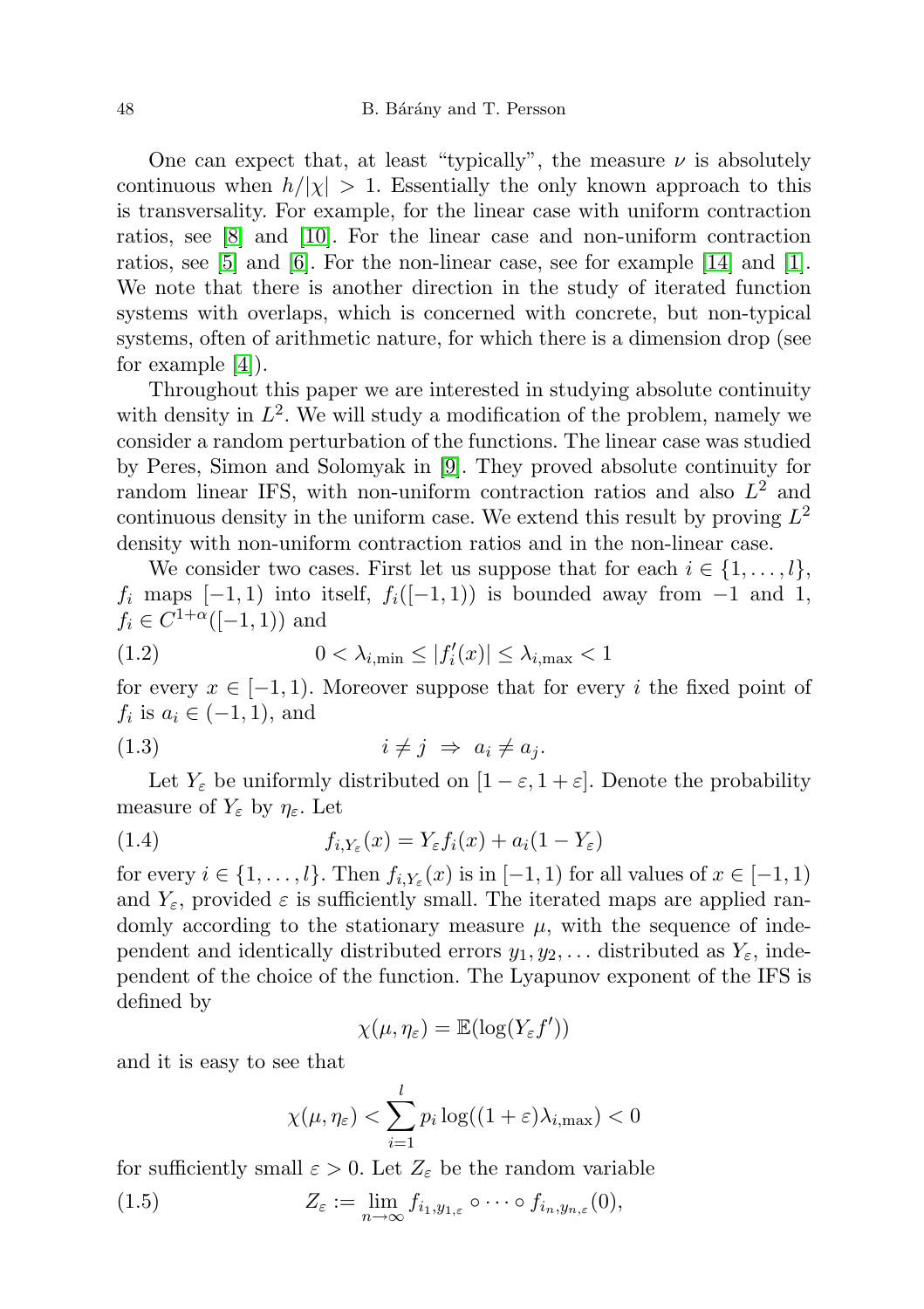where the numbers  $i_k$  are i.i.d., with distribution  $\mu$  on  $\{1, \ldots, l\}$ , and  $y_{k,\varepsilon}$ are pairwise independent with the distribution of  $Y_{\varepsilon}$  and also independent of the choice of  $i_k$ . Let  $\nu_{\varepsilon}$  be the distribution of  $Z_{\varepsilon}$ .

One can easily prove the following theorem.

THEOREM 1.1. The measure  $\nu_{\varepsilon}$  converges weakly as  $\varepsilon \to 0$  to the measure  $\nu$  satisfying  $(1.1)$ .

<span id="page-2-0"></span>THEOREM 1.2. Let  $\nu_{\varepsilon}$  be the distribution of the limit [\(1.5\)](#page-1-0). Assume that  $(1.2)$  and  $(1.3)$  hold, and

(1.6) 
$$
\sum_{i=1}^{l} p_i^2 \frac{\lambda_{i,\max}}{\lambda_{i,\min}^2} < 1.
$$

Then for every sufficiently small  $\varepsilon > 0$ ,  $\nu_{\varepsilon}$  is absolutely continuous with respect to Lebesgue measure, with density in  $L^2$ , and there exists a constant C such that the density of  $\nu_{\varepsilon}$  satisfies

<span id="page-2-3"></span>
$$
\|\nu_{\varepsilon}\|_2 \le C/\sqrt{\varepsilon}.
$$

<span id="page-2-1"></span>REMARK 1. Let

$$
C'_{\varepsilon} = \sqrt{\frac{32}{\left(1 - \sum_{i=1}^{l} p_i^2 \frac{(1+\varepsilon)\lambda_{i,\max}}{((1-\varepsilon)\lambda_{i,\min})^2}\right) C''_{\varepsilon}}},
$$

$$
C''_{\varepsilon} = \min_{i \neq j} \left\{ \frac{|a_i - a_j| + \varepsilon(-|a_i + a_j| - 2)}{1 - \varepsilon^2} \right\}
$$

.

The proof of Theorem [1.2](#page-2-0) will show that  $\|\nu_{\varepsilon}\|_2 \leq C'_{\varepsilon}/\sqrt{\varepsilon}$ . Hence we can choose any  $C > \lim_{\varepsilon \to 0} C_{\varepsilon}'$ .

REMARK 2. Actually the proof of Theorem [1.2](#page-2-0) shows that  $Z_{\varepsilon}$  conditioned on the perturbations  $y_{1,\varepsilon}, y_{2,\varepsilon}, \ldots$  has density in  $L^2$  for almost all  $y_{1,\varepsilon}, y_{2,\varepsilon}, \ldots$ 

We can state an easy corollary of the theorem.

<span id="page-2-2"></span>COROLLARY 1.3. Let  $\{\lambda_i Y_\varepsilon x + a_i(1-\lambda_i Y_\varepsilon)\}_{i=1}^l$  be a random iterated function system. Assume that [\(1.3\)](#page-1-2) holds, and

(1.7) 
$$
\sum_{i=1}^{l} \frac{p_i^2}{\lambda_i} < 1.
$$

Then for every sufficiently small  $\varepsilon > 0$ ,  $\nu_{\varepsilon}$  is absolutely continuous with respect to Lebesgue measure with density in  $L^2$ , and there exists a constant C such that

$$
\|\nu_{\varepsilon}\|_2 \le C/\sqrt{\varepsilon}.
$$

We study another case of random perturbation, namely let  $\tilde{\lambda}_{i,\varepsilon}$  be uniformly distributed on  $[\lambda_i-\varepsilon,\lambda_i+\varepsilon]$ . Let  $\{\tilde{\lambda}_{i,\varepsilon}x+a_i(1-\tilde{\lambda}_{i,\varepsilon})\}_{i=1}^l$  be our random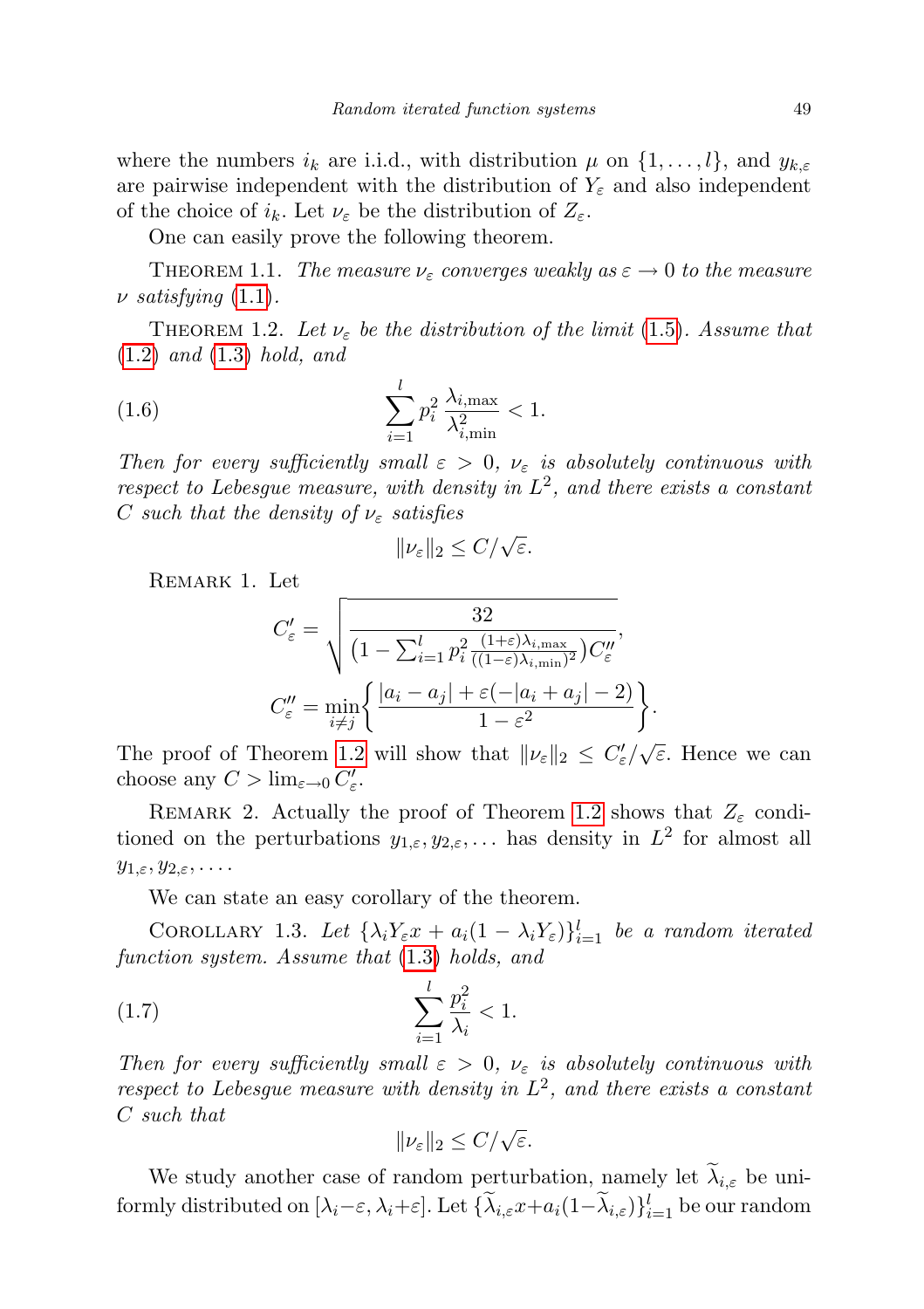iterated function system, where  $a_i \neq a_j$  for every  $i \neq j$ . Let  $\underline{\lambda} = (\lambda_1, \ldots, \lambda_l)$ , and  $X_{\lambda,\varepsilon}$  be the random variable

(1.8) 
$$
X_{\underline{\lambda},\varepsilon} = \sum_{k=1}^{\infty} (a_{i_k}(1-\widetilde{\lambda}_{i_k,\varepsilon})) \prod_{j=1}^{k-1} \widetilde{\lambda}_{i_j,\varepsilon}
$$

where the numbers  $i_k$  are i.i.d. with distribution  $\mu$  on  $\{1, \ldots, l\}$ , and  $\lambda_{i_k, \varepsilon}$ are pairwise independent. Let  $\nu_{\lambda,\varepsilon}$  denote the distribution of  $X_{\lambda,\varepsilon}$ . Moreover let  $\nu_{\lambda}$  be the invariant measure of the iterated function system  $\{\lambda_i x + \lambda_j x\}$  $a_i(1-\lambda_i)\}_{i=1}^l$  according to  $\mu$ .

THEOREM 1.4. The measure  $\nu_{\lambda,\varepsilon}$  converges weakly to  $\nu_{\lambda}$  as  $\varepsilon \to 0$ .

To have a statement similar to Theorem [1.2](#page-2-0) we need a technical assumption

(1.9) 
$$
\min_{i \neq j} \left| \frac{a_j \lambda_i - a_i \lambda_j}{\lambda_i - \lambda_j} \right| > 1.
$$

<span id="page-3-1"></span><span id="page-3-0"></span>THEOREM 1.5. Suppose that  $(1.9)$  and  $(1.3)$  hold, and moreover

(1.10) 
$$
\sum_{i=1}^{l} \frac{p_i^2}{\lambda_i} < 1.
$$

Then for every sufficiently small  $\varepsilon > 0$ , the measure  $\nu_{\lambda,\varepsilon}$  is absolutely continuous with respect to Lebesgue measure, with density  $\overline{in} L^2$ , and there exists a constant C such that

$$
\|\nu_{\underline{\lambda},\varepsilon}\|_2 \le C/\sqrt{\varepsilon}.
$$

Remark 3. Let

$$
C'_{\varepsilon} = \sqrt{\frac{32}{\left(1 - \sum_{i=1}^{l} p_i^2 \frac{\lambda_i + \varepsilon}{(\lambda_i - \varepsilon)^2}\right) C''_{\varepsilon}}},
$$
  

$$
C''_{\varepsilon} = \sigma \min_{i \neq j} \frac{|a_i \lambda_j - a_j \lambda_i| - |\lambda_i - \lambda_j|}{\lambda_i \lambda_j},
$$

where  $0 < \sigma < 1$ . As in Remark [1,](#page-2-1) the proof of Theorem [1.5](#page-3-1) will show that  $\|\nu_{\underline{\lambda},\varepsilon}\|_2 \leq C'_{\varepsilon}/\sqrt{\varepsilon}$  for small  $\varepsilon$ .

The main difference between Theorem [1.5](#page-3-1) and Corollary [1.3](#page-2-2) is the random perturbation. Namely, in Theorem [1.5](#page-3-1) we choose the contraction ratio uniformly in the  $\varepsilon$ -neighborhood of  $\lambda_i$ , while in Corollary [1.3](#page-2-2) we choose the contraction ratio uniformly in the  $\lambda_i \varepsilon$ -neighborhood of  $\lambda_i$ .

<span id="page-3-2"></span>Throughout this paper we will use the method of [\[11\]](#page-15-3).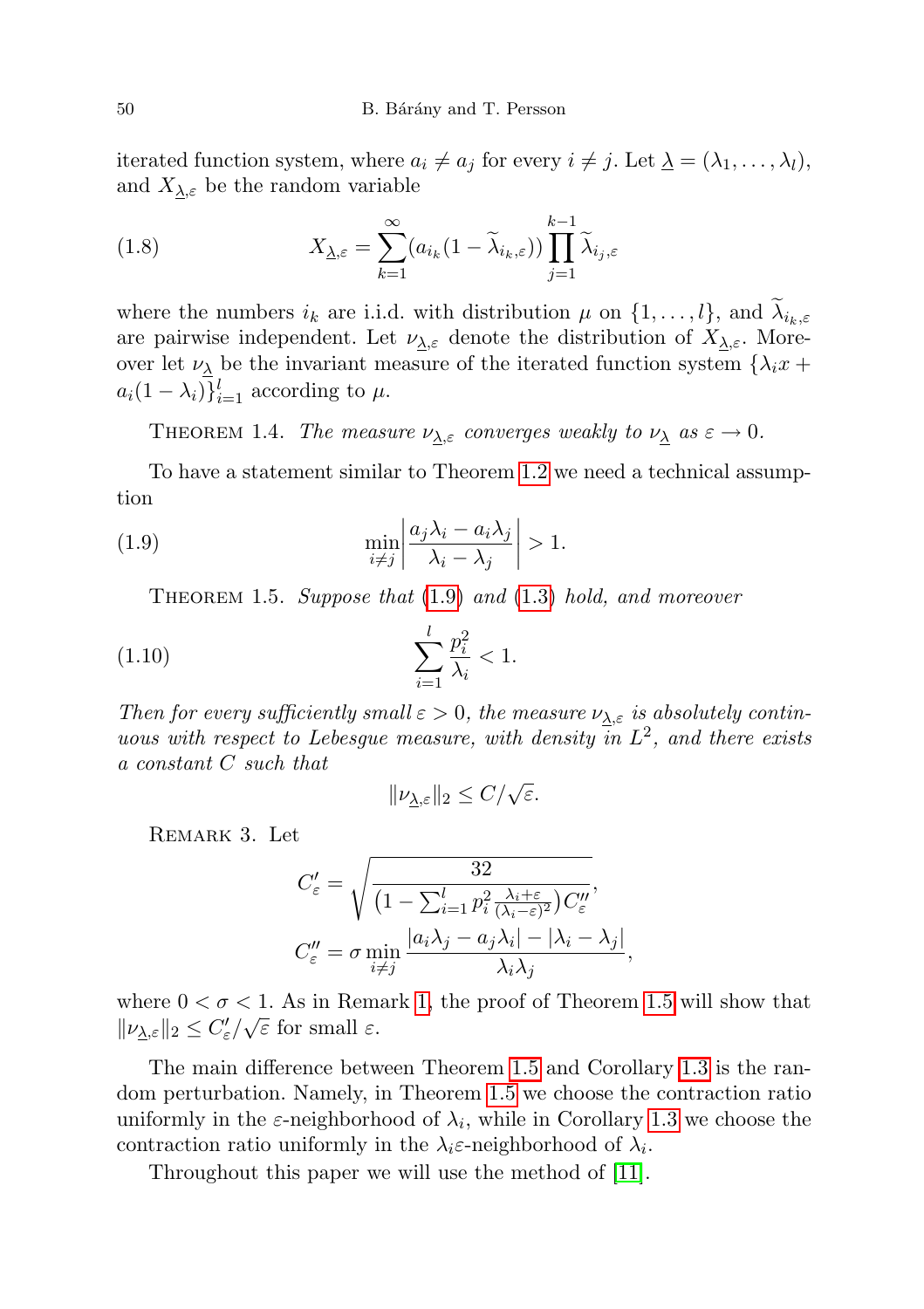2. Proof of Theorem [1.2.](#page-2-0) Let  $Q = [-1,1)^3$  and  $m \in \mathbb{N}$ . We partition the cube Q into the rectangles  $\{Q_{1,k}, \ldots, Q_{l,k}\}_{k=0}^{2^m-1}$ , where

$$
Q_{i,k} = \left\{ (x, y, z) \in Q : -1 + 2 \sum_{j=1}^{i-1} p_j \le y < -1 + 2 \sum_{j=1}^{i} p_j, -1 + k2^{-m+1} \le z < -1 + (k+1)2^{-m+1} \right\},\
$$

where we use the convention that an empty sum is  $0$ . Hence we slice  $Q$  into  $2<sup>m</sup>$  slices along the z-axis and l slices along the y-axis. We thereby get  $2<sup>m</sup>l$ pieces which we call  $Q_{i,k}$ , according to the definition above.

Let

$$
Q_i = \bigcup_{k=0}^{2^m - 1} Q_{i,k}.
$$

We define a map  $g_{\varepsilon,m}: Q \to Q$  so that each slice  $Q_{i,k}$  is expanded as much as possible in the second and third coordinates. In the first coordinate it is mapped according to a perturbation of  $f_i$ , and hence contracted. Which perturbation is chosen depends on the third coordinate. There is a picture of this in Figure [1.](#page-4-0)



<span id="page-4-0"></span>Fig. 1. The action of  $g_{\varepsilon,m}$  restricted to  $Q_{i,k}$ 

More precisely, we define  $g_{\varepsilon,m}: Q \to Q$  by setting, for  $(x, y, z) \in Q_{i,k}$ ,  $g_{\varepsilon,m} : (x, y, z) \mapsto \left( d(z) f_i(x) + a_i(1 - d(z)), \frac{1}{z} \right)$  $\frac{1}{p_i}y + b(y), \ 2^m z + c(z)$ ,

where

$$
d(z) = 1 + 2^{m} \varepsilon (z - (-1 + (k + 1/2)2^{-m+1})) \quad \text{for } (x, y, z) \in Q_{i,k},
$$
  
\n
$$
b(y) = 1 - \frac{1}{p_i} \left( -1 + 2 \sum_{j=1}^{i} p_j \right) \qquad \text{for } (x, y, z) \in Q_{i,k},
$$
  
\n
$$
c(z) = 2^{m} - 2k - 1 \qquad \text{for } (x, y, z) \in Q_{i,k}.
$$

Hence  $g_{\varepsilon,m}$  maps each of the pieces  $Q_{i,j}$  so that it is contracted in the x-direction and fully expanded in the y- and z-directions.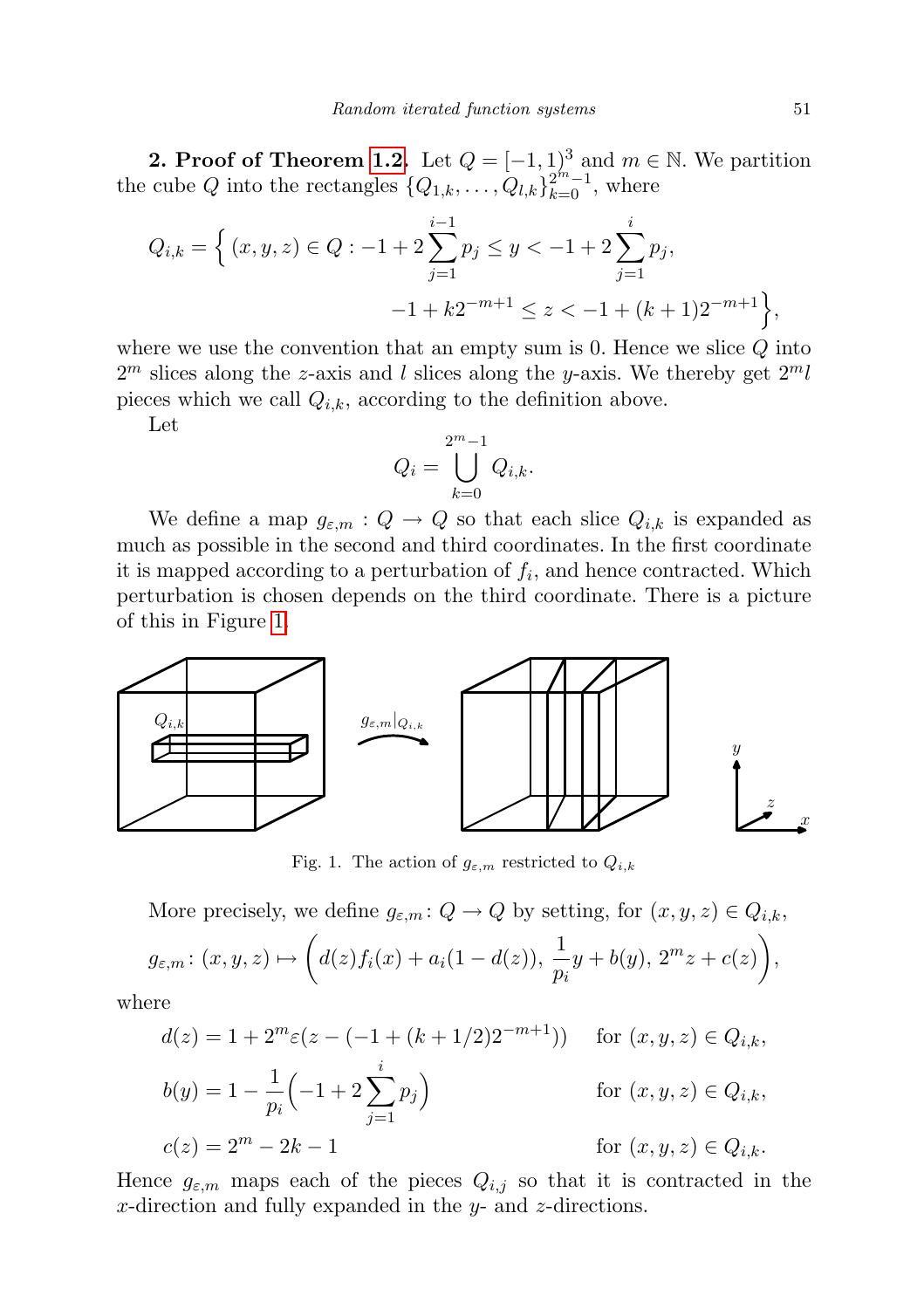Let  $\mathcal{L}_3$  be the normalised Lebesgue measure on Q. The measures

$$
\gamma_{\varepsilon,m,n} = \frac{1}{n} \sum_{k=0}^{n-1} \mathcal{L}_3 \circ g_{\varepsilon,m}^{-k}
$$

converge weakly to an SRB-measure  $\gamma_{\varepsilon,m}$  as  $n \to \infty$  (see [\[12\]](#page-15-4) and [\[13\]](#page-15-5)). The measure  $\gamma_{\varepsilon,m}$  is ergodic by the Hopf argument, since  $g_{\varepsilon,m}$  is hyperbolic and the stable and unstable manifolds are parallel to the coordinate axes and have maximal extension in the box Q. Moreover, let  $\nu_{\varepsilon,m}$  be the projection of  $\gamma_{\varepsilon,m}$  onto the first coordinate. More precisely, if  $E \subset [-1,1)$  is a measurable set, then we define  $\nu_{\varepsilon,m}(E) = \gamma_{\varepsilon,m}(E \times [-1,1) \times [-1,1)).$ 

The measure  $\nu_{\varepsilon,m}$  is the distribution of the limit

$$
\lim_{n\to\infty}f_{i_1,y_{1,\varepsilon}}\circ\cdots\circ f_{i_n,y_{n,\varepsilon}}(0),
$$

where  $y_{i,\varepsilon}$  are uniformly distributed on  $[1-\varepsilon, 1+\varepsilon]$ , but not independent. However, one can easily prove the following lemma.

LEMMA 2.1. The measure  $\nu_{\varepsilon,m}$  converges weakly to  $\nu_{\varepsilon}$  as  $m \to \infty$ .

Let

$$
A_i = \{(i, 0), (i, 1), \dots, (i, 2^m - 1)\}
$$
 and  $A = \bigcup_{i=1}^l A_i$ .

If  $a = (i, k) \in A$  we will write  $\hat{Q}_a$  for  $Q_{i,k}$ . With this notation we have

$$
Q = \bigcup_{a \in A} \hat{Q}_a \quad \text{and} \quad Q_i = \bigcup_{a \in A_i} \hat{Q}_a, \quad i = 0, 1, \dots, l.
$$

Let  $\Theta_0 = A^{\mathbb{N} \cup \{0\}}$ . If  $p \in Q$  then there is a unique sequence  $\rho_0(p) =$  $\{\rho_0(p)_k\}_{k=0}^\infty\in\Theta_0$  such that

$$
g_{\varepsilon,m}^k(p) \in Q_{\rho_0(p)_k}, \quad k = 0, 1, \dots.
$$

The map  $\rho_0: Q \to \Theta_0$  is not injective. We have  $\rho_0(x, y, z) = \rho_0(x', y', z')$  if  $y = y'$  and  $z = z'$ , but  $\rho_0(x, y, z) \neq \rho_0(x', y', z')$  otherwise. Hence we can (and will) use the notation  $\rho_0(y, z)$  instead of  $\rho_0(x, y, z)$ .

We will denote elements in  $\Theta_0$  by  $\boldsymbol{a}, \boldsymbol{b}$  and so on. We let  $\sigma$  denote the left shift on  $\Theta_0$ , defined in the usual way.

We can transfer the measures  $\gamma_{\varepsilon,m}$  to a measure  $\gamma_{\Theta_0}$  by  $\gamma_{\Theta_0} = \gamma_{\varepsilon,m} \circ \rho_0^{-1}$ .

We let  $\Theta$  denote the natural extension of  $\Theta_0$ . That is,  $\Theta$  is the set of all two-sided infinite sequences such that any one-sided infinite subsequence of a sequence in  $\Theta$  is a sequence in  $\Theta_0$ . The measure  $\gamma_{\Theta_0}$  defines an ergodic measure  $\gamma_{\Theta}$  on  $\Theta$  in a natural way. If  $\xi : \Theta \to \Theta_0$  is defined by  $\xi(\{i_k\}_{k\in\mathbb{Z}}) = \{i_k\}_{k\in\mathbb{N}\cup\{0\}}$ , then we define  $\gamma_{\Theta}(\xi^{-1}E) = \gamma_{\Theta_0}(E)$ . We can define a map  $\rho^{-1}$ :  $\Theta \to Q$  such that  $\rho^{-1}(\sigma(a)) = g_{\varepsilon,m}(\rho^{-1}(a))$  for any sequence  $a \in \Theta$ .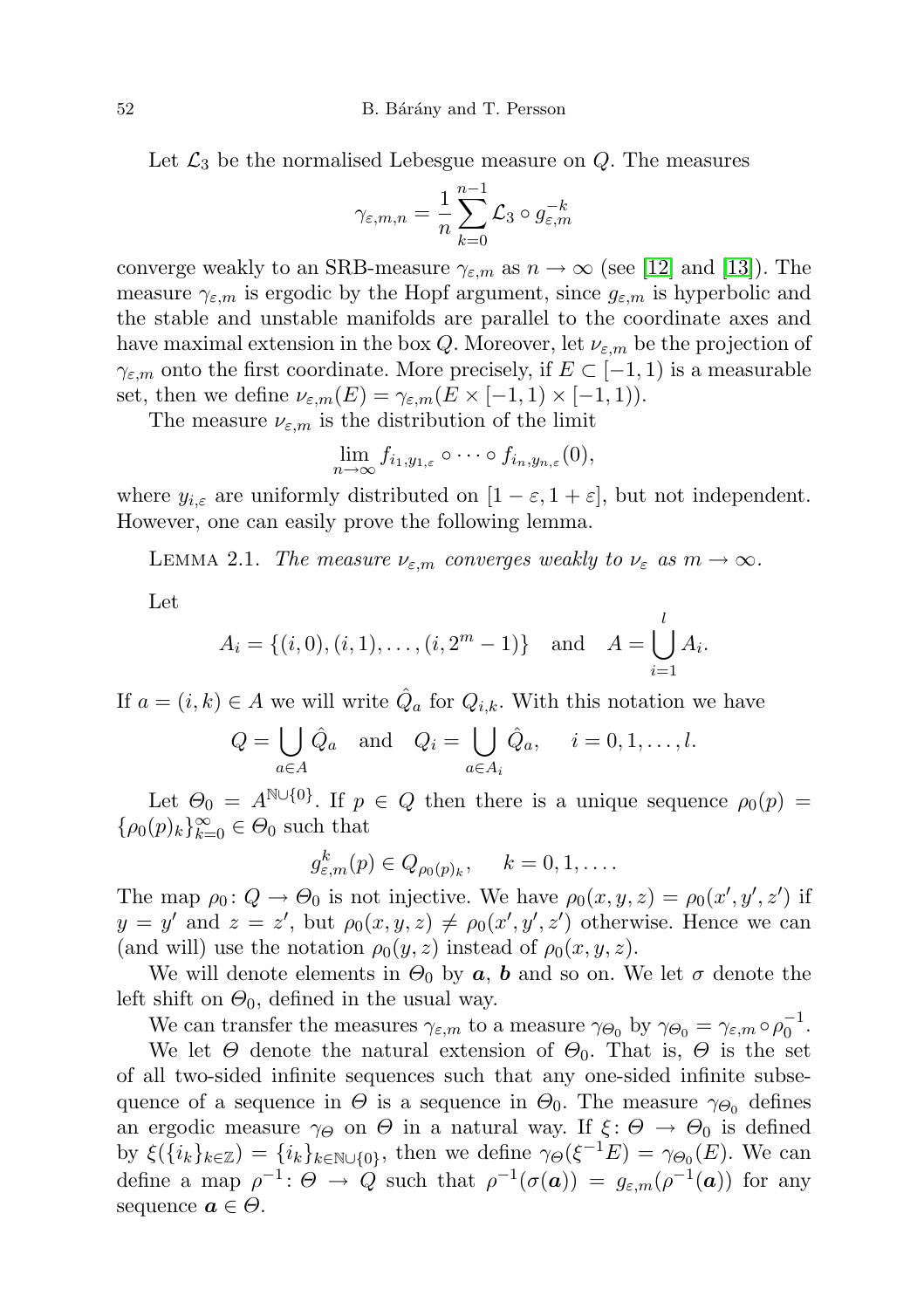We note that the  $L^2$  norm of the density  $\nu_{\varepsilon,m}$  is not larger than twice that of the density of  $\gamma_{\varepsilon,m}$ . If  $h_{\nu_{\varepsilon,m}}(x)$  and  $h_{\gamma_{\varepsilon,m}}(x,y,z)$  denote the densities of  $\nu_{\varepsilon,m}$  and  $\gamma_{\varepsilon,m}$  respectively, then by Cauchy–Schwarz's inequality

$$
\|\nu_{\varepsilon,m}\|_2^2 \le \int_{-1}^1 h_{\nu_{\varepsilon,m}}(x)^2 dx = 32 \int_{-1}^1 \left( \int_{-1}^1 \int_{-1}^1 h_{\gamma_{\varepsilon,m}}(x, y, z) \frac{dy}{2} \frac{dz}{2} \right)^2 \frac{dx}{2}
$$
  

$$
\le 32 \int_{-1}^1 \int_{-1}^1 \int_{-\infty}^1 h_{\gamma_{\varepsilon,m}}(x, y, z)^2 \frac{dy}{2} \frac{dz}{2} \frac{dx}{2} = 4 \|\gamma_{\varepsilon,m}\|_2^2.
$$

This proves that if  $\gamma_{\varepsilon,m}$  has  $L^2$  density, then so has  $\nu_{\varepsilon,m}$ , and (2.1)  $\|\nu_{\varepsilon,m}\|_2 \leq 2\|\gamma_{\varepsilon,m}\|_2.$ 

If p is a point in  $Q$ , then we let  $T_pQ$  denote the tangent space at p. For each p in Q we define the following cone in the tangent space  $T_pQ$ :

<span id="page-6-2"></span>
$$
C_p = \left\{ (u, v, w) \in T_p Q : \left| \frac{u}{w} \right|, \left| \frac{v}{w} \right| < \frac{2^{m+1} \varepsilon}{2^m - \lambda_{\max, \max}(1+\varepsilon)} \right\},\
$$

where  $\lambda_{\max, \max} = \max_i \lambda_{i, \max} = \max_i \sup_{x \in [-1,1)} |f'_i(x)|$ . The following lemma states that the set of cones  $C_p$  defines a family of unstable cones, and that images of certain curves intersect transversally. There is an illustration of the transversality in Figure [2.](#page-6-0)



<span id="page-6-0"></span>Fig. 2. Any two different  $Q_{i,k}$  and  $Q_{j,l}$  on the same height  $(i = j)$  share the same image, but in the case when  $i \neq j$  their images have transversal intersection if they intersect.

<span id="page-6-1"></span>LEMMA 2.2. The cones  $C_p$  make up a family of unstable cones, that is,  $d_p g_{\varepsilon,m}(C_p) \subset C_{g_{\varepsilon,m}(p)}.$ 

Moreover, for sufficiently large m and every  $0 < \varepsilon < \min_{i \neq j} \frac{|a_i - a_j|}{2 + |a_i| + a_j}$  $rac{|a_i-a_j|}{2+|a_i+a_j|}$ , if  $\zeta_1\subset Q_{\xi_1}$  and  $\zeta_2\subset Q_{\xi_2}$  are two curve segments with tangents in  $C_p$  such that  $\xi_1 \in A_i$  and  $\xi_2 \in A_j$ ,  $i \neq j$ , then if  $g_{\varepsilon,m}(\zeta_1)$  and  $g_{\varepsilon,m}(\zeta_2)$  intersect, and if  $(u_1, v_1, 1)$  and  $(u_2, v_2, 1)$  are tangents to  $g_{\varepsilon,m}(\zeta_1)$  and  $g_{\varepsilon,m}(\zeta_2)$  respectively, it follows that  $|u_1 - u_2| > C_{\varepsilon,m} \varepsilon$ , where

$$
C_{\varepsilon,m} = \min_{i \neq j} \left\{ \frac{|a_i - a_j| + \varepsilon(-|a_i + a_j| - 2)}{1 - \varepsilon^2} - \frac{4(1 + \varepsilon)\lambda_{\max,\max}}{2^m - \lambda_{\max,\max}(1 + \varepsilon)} \right\}.
$$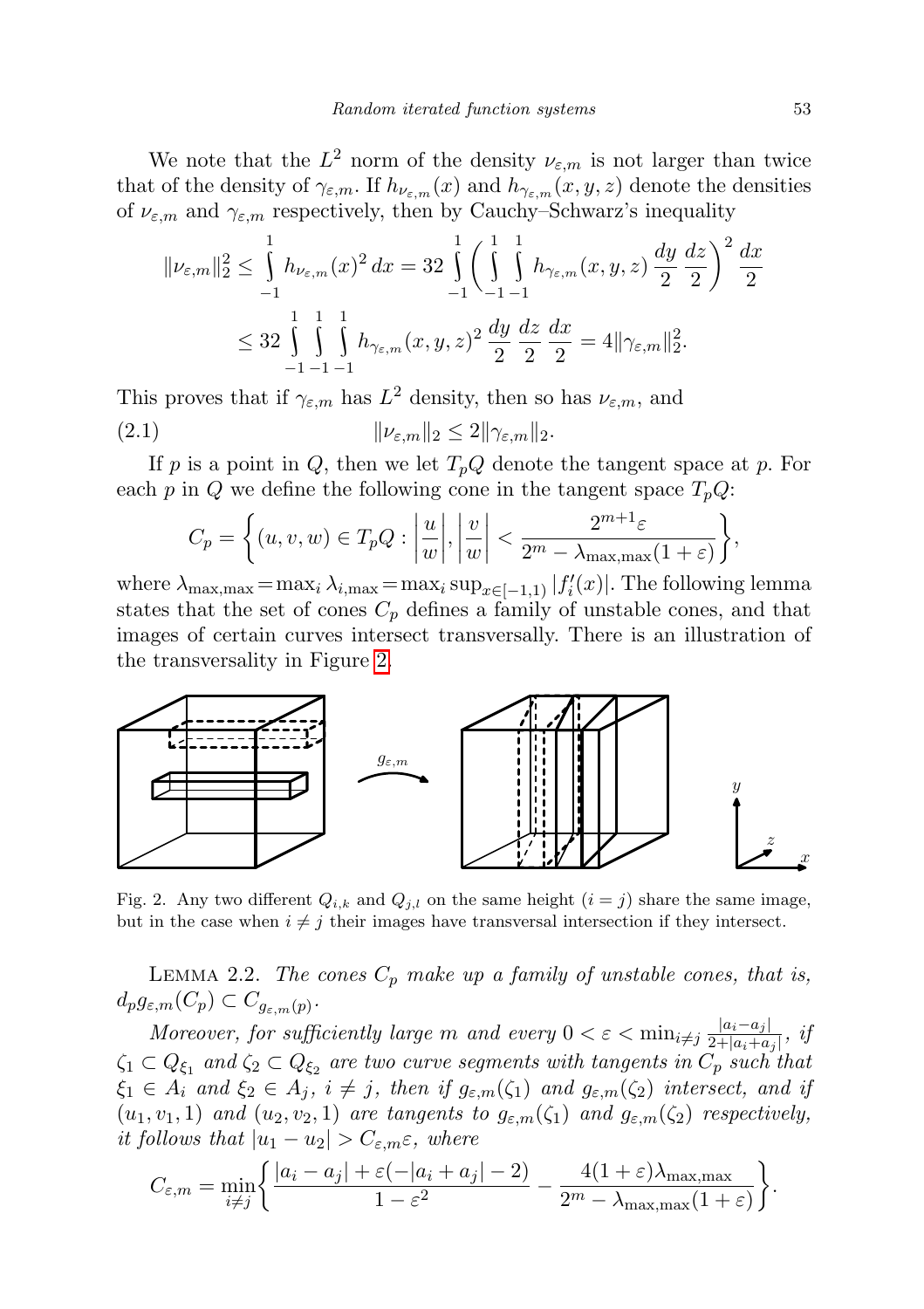*Proof.* The Jacobian of  $g_{\varepsilon,m}$  is

$$
d_p g_{\varepsilon,m} = \begin{pmatrix} d(z) f_i'(x) & 0 & 2^m \varepsilon (f_i(x) - a_i) \\ 0 & 1/p_i & 0 \\ 0 & 0 & 2^m \end{pmatrix}
$$

where  $p = (x, y, z) \in Q_{i,k}$ . If  $(u, v, w) \in C_p$ , then

$$
d_p g_{\varepsilon,m}(u,v,w) = \begin{pmatrix} d(z)f_i'(x)u + 2^m \varepsilon (f_i(x) - a_i)w \\ (1/p_i)v \\ 2^m w \end{pmatrix}
$$

We just need to check that this vector is in  $C_p$ , provided that m is large. This is easily checked, using that  $|d(z)| \leq 1 + \varepsilon$ ,  $|f'_i(x)| \leq \lambda_{i,\text{max}}$  and  $|f_i(x) - a_i| \leq 2$ . Indeed,

$$
\frac{|d(z)f'_i(x)u + 2^m \varepsilon (f_i(x) - a_i)w|}{|2^m w|} \le \frac{(1+\varepsilon)\lambda_{i,\max}}{2^m} \frac{|u|}{|w|} + 2\varepsilon
$$
  

$$
\le \frac{(1+\varepsilon)\lambda_{i,\max}}{2^m} \frac{2^{m+1}\varepsilon}{2^m - (1+\varepsilon)\lambda_{\max,\max}} + 2\varepsilon \le \frac{2^{m+1}\varepsilon}{2^m - (1+\varepsilon)\lambda_{\max,\max}}
$$

and

$$
\frac{|(1/p_i)v|}{|2^m w|} \le \frac{1}{p_i 2^m} \frac{2^{m+1}\varepsilon}{2^m - (1+\varepsilon)\lambda_{\max,\max}} \le \frac{2^{m+1}\varepsilon}{2^m - (1+\varepsilon)\lambda_{\max,\max}}
$$

proves that  $d_p g_{\varepsilon,m}(C_p) \subset C_{g_{\varepsilon,m}(p)}$  if m is sufficiently large, so that  $2^m$  –  $(1+\varepsilon)\lambda_{\max,\max} > 0$  and  $p_i 2^m > 1$ .

To prove the other statement of the lemma, assume that  $p = (x_p, y_p, z_p)$  $\in Q_i$  and  $q = (x_q, y_q, z_q) \in Q_j$ ,  $i \neq j$ , are such that  $g_{\varepsilon,m}(p) = g_{\varepsilon,m}(q)$  $(x, y, z)$ . Then, if  $p \in Q_i$ ,

$$
d_pg_{\varepsilon,m}: (u, v, 1) \mapsto 2^m \bigg( \frac{d(z_p) f_i'(x_p)}{2^m} u + (f_i(x_p) - a_i)\varepsilon, \frac{v}{p_i}, 1 \bigg).
$$

Then

$$
f_i(x_p) = \frac{x - a_i(1 - d(z_p))}{d(z_p)}
$$
 and  $f_j(x_q) = \frac{x - a_j(1 - d(z_q))}{d(z_q)}$ .

Without loss of generality, assume that  $a_i > a_j$ . For simplicity we study the case  $x \ge a_i > a_j$ . The proofs for  $a_i \ge x \ge a_j$  and  $a_i > a_j \ge x$  are similar. Then

$$
d_p g_{\varepsilon,m}(C_p) \subset \left\{ w(u,v,1) : \frac{x-a_i}{1+\varepsilon} \varepsilon - \Delta_i \varepsilon \le u \le \frac{x-a_i}{1-\varepsilon} \varepsilon + \Delta_i \varepsilon \right\},\
$$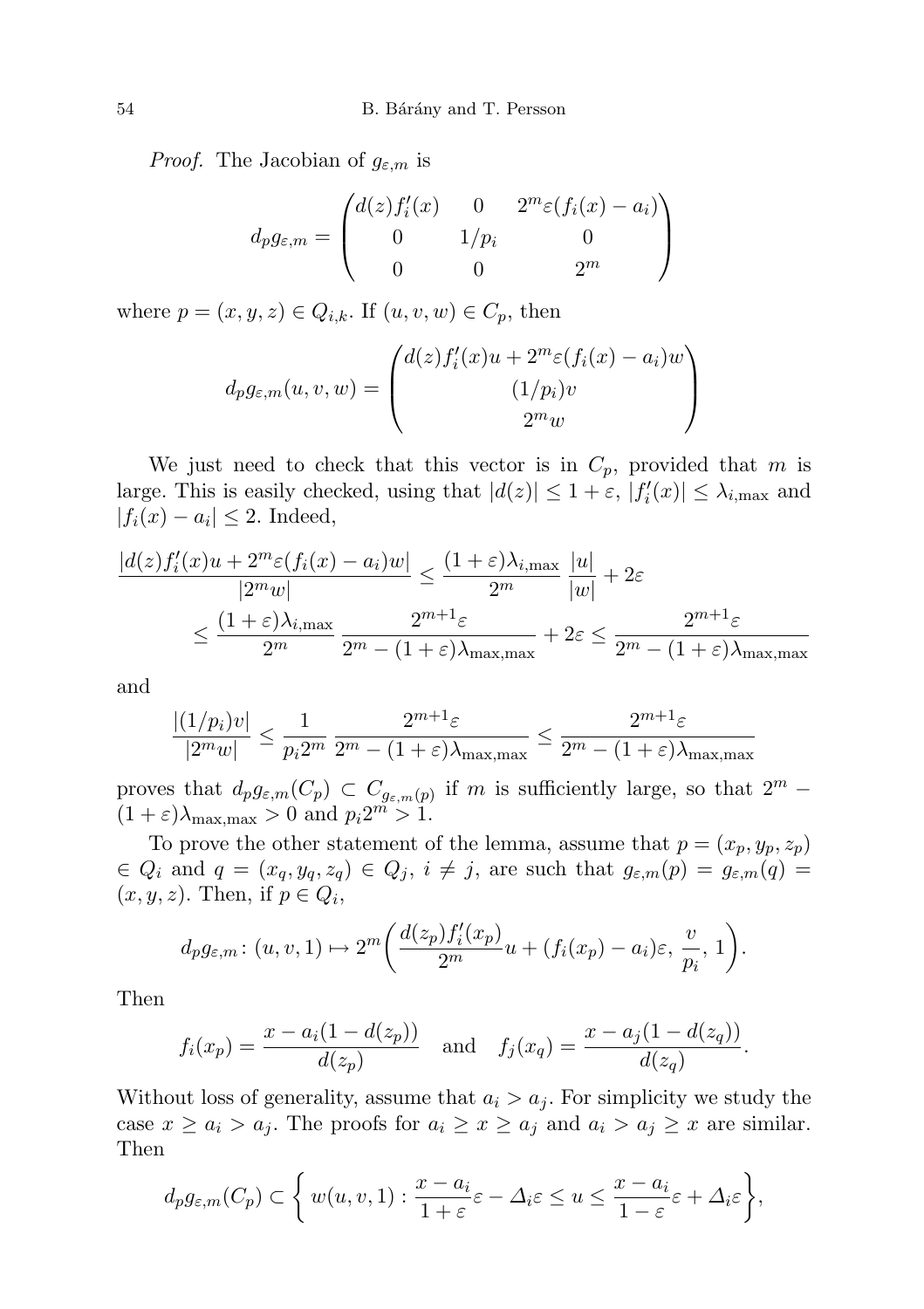where  $\Delta_i = \frac{2(1+\varepsilon)\lambda_{i,\max}}{2^m - \lambda_{\max} \max(1+\varepsilon)}$  $\frac{2(1+\epsilon)\lambda_{i,\max}}{2^m-\lambda_{\max,\max}(1+\epsilon)}$ . Therefore

$$
|u_2 - u_1| \ge \frac{x - a_j}{1 + \varepsilon} \varepsilon - \frac{x - a_i}{1 - \varepsilon} \varepsilon - (\Delta_i + \Delta_j) \varepsilon
$$
  
 
$$
\ge \left(\frac{a_i - a_j + \varepsilon(a_i + a_j - 2)}{1 - \varepsilon^2} - 2 \max_i \Delta_i\right) \varepsilon
$$

for every  $x \ge a_i > a_j$ . Let  $\Delta_{\max} = \max_i \Delta_i$ . Since  $0 < \varepsilon < \min_{i \ne j} \frac{|a_i - a_j|}{2 + |a_i + a_j|}$  $\frac{|a_i-a_j|}{2+|a_i+a_j|}$ we have

$$
\frac{a_i - a_j + \varepsilon (a_i + a_j - 2)}{1 - \varepsilon^2} > 0.
$$

Therefore

$$
\frac{a_i - a_j + \varepsilon (a_i + a_j - 2)}{1 - \varepsilon^2} - 2\Delta_{\text{max}} > 0,
$$

for sufficiently large m. By similar methods we have for  $a_i \geq x \geq a_j$ ,

$$
|u_2 - u_1| \ge \left(\frac{a_i - a_j}{1 + \varepsilon} - 2\Delta_{\max}\right)\varepsilon,
$$

and for  $a_i > a_j \geq x$ ,

$$
|u_2 - u_1| \ge \left(\frac{a_i - a_j - \varepsilon (a_i + a_j + 2)}{1 - \varepsilon^2} - 2\Delta_{\max}\right)\varepsilon.
$$

Therefore we can choose

$$
C_{\varepsilon,m} = \min_{i \neq j} \left\{ \frac{|a_i - a_j| + \varepsilon(-|a_i + a_j| - 2)}{1 - \varepsilon^2} - 2\Delta_{\max} \right\}.
$$

The rest of the section follows Tsujii's article [\[15\]](#page-15-6).

*Proof of Theorem [1.2](#page-2-0).* For any  $r > 0$  we define the bilinear form  $(\cdot, \cdot)_r$ of signed measures on R by

$$
(\rho_1, \rho_2)_r = \int_{\mathbb{R}} \rho_1(B_r(x)) \rho_2(B_r(x)) dx
$$

where  $B_r(x) = [x - r, x + r]$ . It is easy to see that if

$$
\liminf_{r \to 0} \frac{1}{r^2} (\rho, \rho)_r < \infty
$$

then the measure  $\rho$  has density in  $L^2$  (see [\[15\]](#page-15-6)). Moreover

$$
\|\rho\|_2^2 \le \liminf_{r \to 0} \frac{1}{r^2} (\rho, \rho)_r.
$$

Let  $\gamma_z$  denote the conditional measure of  $\gamma_{\varepsilon,m}$  on the set  $R_z = \{(u, v, w) \in$  $Q: v = y, w = z$ . Since the one-dimensional Lebesgue measure is invariant under the action of  $g_{\varepsilon,m}$  projected to the second coordinate, we conclude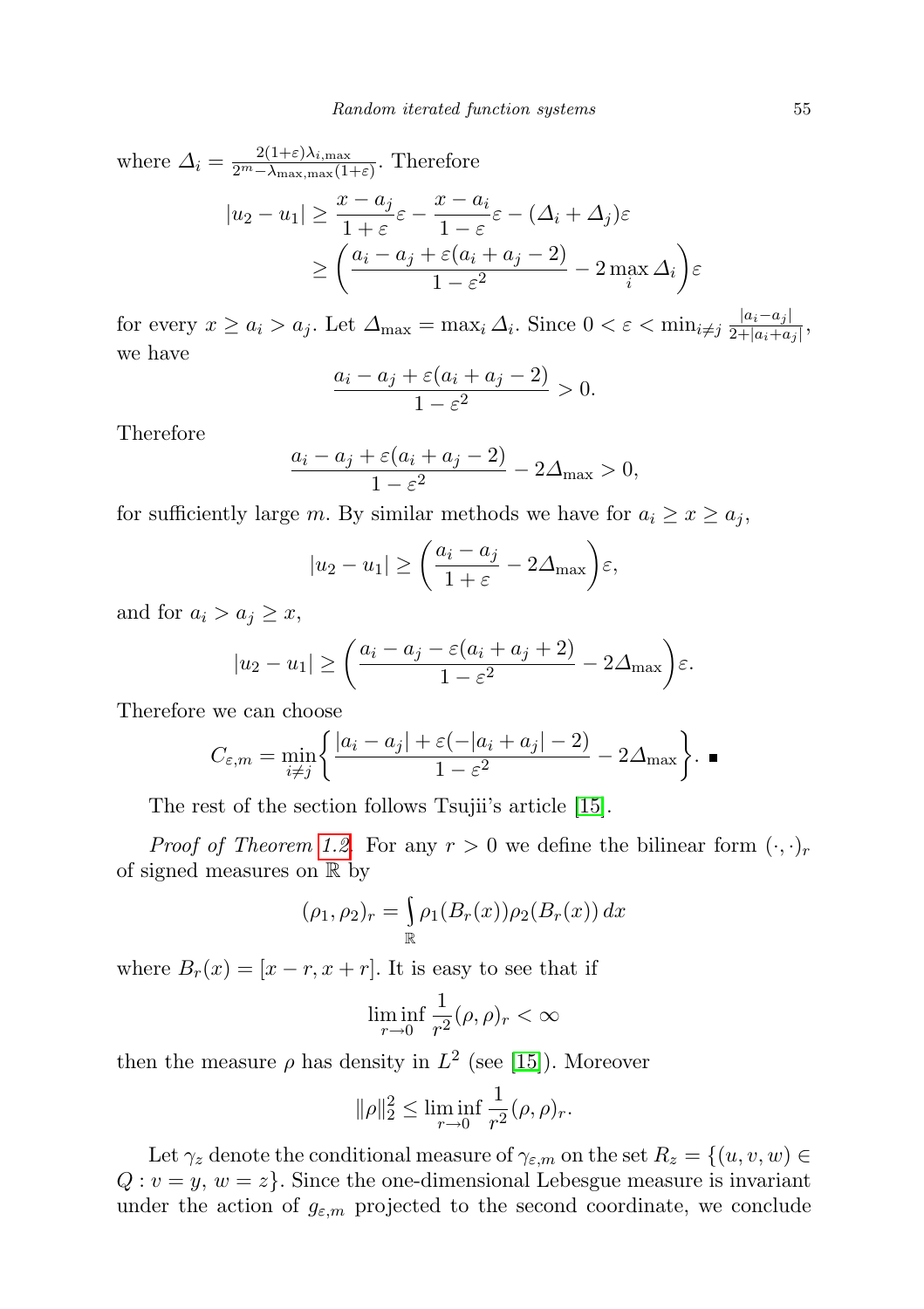that  $\gamma_z$  is independent of y almost everywhere. It follows that

(2.2) 
$$
\|\gamma_{\varepsilon,m}\|_2^2 = \int_{-1}^1 \|\gamma_z\|_2^2 dz.
$$

Let

<span id="page-9-3"></span><span id="page-9-0"></span>
$$
J(r) := \frac{1}{r^2} \int_{-1}^1 (\gamma_z, \gamma_z)_r dz.
$$

By the invariance of  $\gamma_{\varepsilon,m}$  it follows that

(2.3) 
$$
\gamma_z = 2^{-m} \sum_{i=1}^l p_i \sum_{a \in A_i} \gamma_{g_{\varepsilon,m}^{-a}(z)} \circ g_{\varepsilon,m}^{-a},
$$

where  $g_{\varepsilon,m}^{-a}$  denotes the inverse branch of  $g_{\varepsilon,m}$  with image in  $\hat{Q}_a$ . Recall that  $a \in A_i$  means that  $a = (i, k)$  for some k, so that  $\hat{Q}_a = Q_{i,k}$  for some k. We denote the measure  $\gamma_{g_{\varepsilon,m}^{-a}(z)} \circ g_{\varepsilon,m}^{-a}$  by  $\sigma_{a,z}$ . Then by [\(2.3\)](#page-9-0) and the definition of  $J(r)$ ,

<span id="page-9-1"></span>(2.4) 
$$
J(r) = \frac{1}{2^{2m}r^2} \sum_{i=1}^{l} \sum_{j=1}^{l} p_i p_j \sum_{a \in A_i} \sum_{b \in A_j} \int_{-1}^{1} (\sigma_{a,z}, \sigma_{b,z})_r dz.
$$

For fixed  $a, b \in A_i$ ,

<span id="page-9-2"></span>
$$
(2.5) \quad (\sigma_{a,z}, \sigma_{b,z})_r \leq (\sigma_{a,z}, \sigma_{a,z})_r^{1/2} (\sigma_{b,z}, \sigma_{b,z})_r^{1/2}
$$
  
\n
$$
\leq (1+\varepsilon)\lambda_{i,\max} (\gamma_{g_{\varepsilon,m}^{-a}(z)}, \gamma_{g_{\varepsilon,m}^{-a}(z)})_{\frac{1}{(1-\varepsilon)\lambda_{i,\min}}}^{1/2} \times (\gamma_{g_{\varepsilon,m}^{-b}(z)}, \gamma_{g_{\varepsilon,m}^{-b}(z)})_{\frac{1}{(1-\varepsilon)\lambda_{i,\min}}}^{1/2}
$$
  
\n
$$
\leq (1+\varepsilon)\lambda_{i,\max} \frac{(\gamma_{g_{\varepsilon,m}^{-a}(z)}, \gamma_{g_{\varepsilon,m}^{-a}(z)})_{\frac{r}{(1-\varepsilon)\lambda_{i,\min}}}^{r}}{2} + (\gamma_{g_{\varepsilon,m}^{-b}(z)}, \gamma_{g_{\varepsilon,m}^{-b}(z)})_{\frac{r}{(1-\varepsilon)\lambda_{i,\min}}}^{r}}.
$$

Moreover, if  $a \in A_i$  and  $b \in A_j$ ,  $i \neq j$ , then

$$
(\sigma_{a,z}, \sigma_{b,z})_r = \int \sigma_{a,z}(B_r(x))\sigma_{b,z}(B_r(x)) dx
$$
  
\n
$$
= \iiint_{s: |s-x| < r} (s) \mathbb{I}_{\{t: |t-x| < r\}}(t) d\sigma_{a,z}(s) d\sigma_{b,z}(t) dx
$$
  
\n
$$
\leq \iint 2r \mathbb{I}_{\{(s,t): |s-t| < 2r\}}(s,t) d\sigma_{a,z}(s) d\sigma_{b,z}(t)
$$
  
\n
$$
= \iint \mathbb{I}_{\{(c,d): |\rho^{-1}(\cdots c_{-2}c_{-1}a\rho_0(z)) - \rho^{-1}(\cdots d_{-2}d_{-1}b\rho_0(z))| < 2r\}}(c,d)
$$
  
\n
$$
d\gamma_{\Theta}(c) d\gamma_{\Theta}(d).
$$

Let us comment on the notation  $\rho_0(z)$ . Actually  $\rho_0(z)$  is not defined, but rather  $\rho_0(x, y, z)$ . Recall that  $\rho_0(x, y, z)$  is independent of x and that we therefore have introduced the notation  $\rho_0(y, z)$ . Moreover, as noticed above, the measures  $\gamma_z$ , and therefore also  $\sigma_{a,z}$ , are independent of y. Hence we can choose arbitrary x, y and let  $\rho_0(z)$  denote  $\rho_0(x, y, z) = \rho_0(y, z)$ . Since all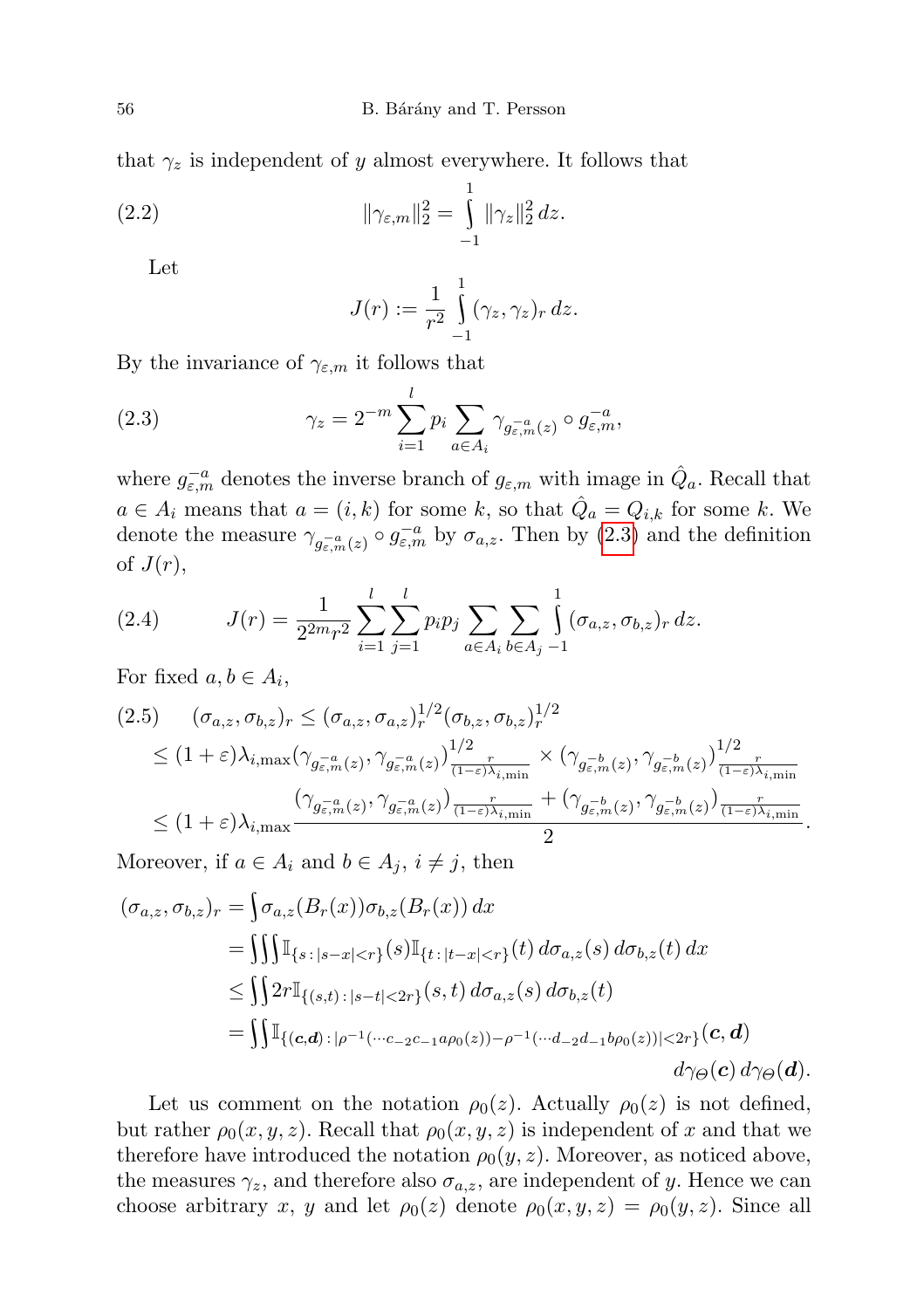<span id="page-10-0"></span>
$$
(2.6) \int_{-1}^{1} (\sigma_{a,z}, \sigma_{b,z})_r dz \le 2r \iint \mathcal{L}_1(\{z : |\rho^{-1}(\cdots c_{-2}c_{-1}a\rho_0(z)) - \rho^{-1}(\cdots d_{-2}d_{-1}b\rho_0(z))| < 2r\}) d\gamma_{\Theta}(\mathbf{c}) d\gamma_{\Theta}(\mathbf{d}).
$$

We will now apply Lemma [2.2](#page-6-1) to [\(2.6\)](#page-10-0). Note that

$$
z \mapsto \rho^{-1}(\cdots c_{-2}c_{-1}a\rho_0(z)),
$$
 and  $z \mapsto \rho^{-1}(\cdots d_{-2}d_{-1}b\rho_0(z))$ 

are two curves with tangents in the cones  $C_p$ . Lemma [2.2](#page-6-1) states that these curves have a transversal intersection, if they intersect, so that

 $\mathcal{L}_1({z : |\rho^{-1}(\cdots c_{-2}c_{-1}a\rho_0(z)) - \rho^{-1}(\cdots d_{-2}d_{-1}b\rho_0(z))| < 2r}) \leq 4r/C_{\varepsilon,m}.$ Hence 1

<span id="page-10-2"></span>(2.7) 
$$
\int_{-1}^{1} (\sigma_{a,z}, \sigma_{b,z})_r dz \leq \frac{8r^2}{C_{\varepsilon,m}\varepsilon}.
$$

By using  $(2.4)$  we have

<span id="page-10-1"></span>(2.8) 
$$
J(r) = \frac{1}{2^{2m}r^2} \sum_{i=1}^{l} p_i^2 \sum_{a,b \in A_i} \int_{-1}^{1} (\sigma_{a,z}, \sigma_{b,z})_r dz + \frac{1}{2^{2m}r^2} \sum_{i \neq j} p_i p_j \sum_{a \in A_i} \sum_{b \in A_j} \int_{-1}^{1} (\sigma_{a,z}, \sigma_{b,z})_r dz.
$$

We first give an upper bound for the first summand in [\(2.8\)](#page-10-1), using [\(2.5\)](#page-9-2) and an integral transformation. By [\(2.5\)](#page-9-2) we have

$$
\sum_{a,b\in A_i-1} \int_{-\infty}^{1} (\sigma_{a,z}, \sigma_{b,z})_r dz
$$
\n
$$
\leq (1+\varepsilon)\lambda_{i,\max} 2^m \sum_{a\in A_i-1} \int_{-\infty}^{1} (\gamma_{g_{\varepsilon,m}^{-a}(z)}, \gamma_{g_{\varepsilon,m}^{-a}(z)})_{\frac{r}{(1-\varepsilon)\lambda_{i,\min}}} dz
$$
\n
$$
= (1+\varepsilon)\lambda_{i,\max} 2^m \sum_{k=0}^{2^m-1} 2^m \int_{-1+k2^{-m+1}}^{1+(k+1)2^{-m+1}} (\gamma_z, \gamma_z)_{\frac{r}{(1-\varepsilon)\lambda_{i,\min}}} dz.
$$

Hence

l

1

<span id="page-10-3"></span>
$$
(2.9) \quad \frac{1}{2^{2m}r^2} \sum_{i=1}^{l} p_i^2 \sum_{a,b \in A_i} \int_{1}^{1} (\sigma_{a,z}, \sigma_{b,z})_r \, dz
$$
\n
$$
\leq \frac{1}{2^{2m}r^2} \sum_{i=1}^{l} p_i^2 (1+\varepsilon) \lambda_{i,\max} 2^m \sum_{k=0}^{2^m-1} 2^m \int_{-1+k2^{-m+1}}^{1+(k+1)2^{-m+1}} (\gamma_z, \gamma_z) \frac{r}{(1-\varepsilon)\lambda_{i,\min}} \, dz
$$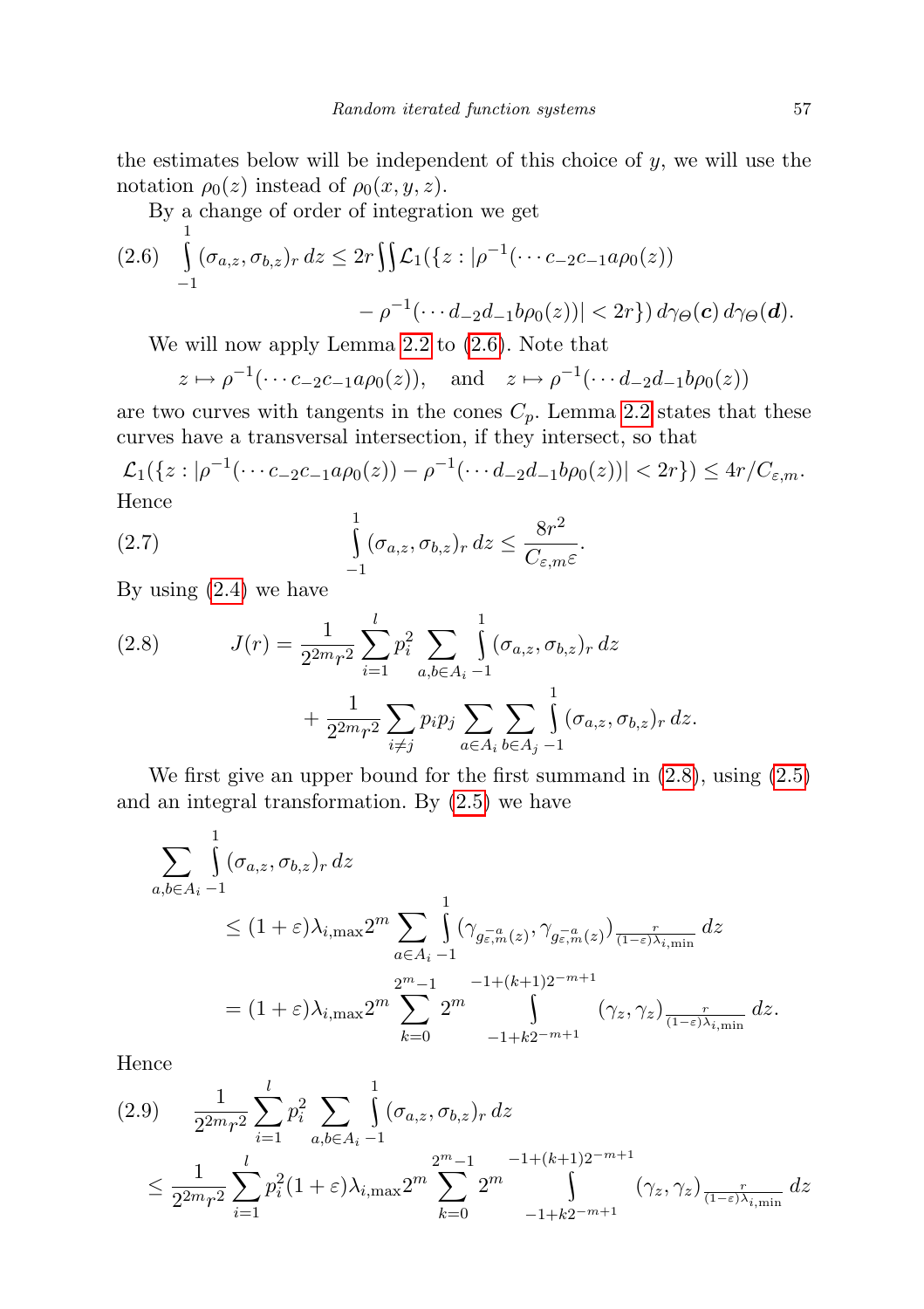$$
\leq \sum_{i=1}^{l} p_i^2 \frac{(1+\varepsilon)\lambda_{i,\max}}{((1-\varepsilon)\lambda_{i,\min})^2} \frac{1}{\left(\frac{r}{(1-\varepsilon)\lambda_{i,\min}}\right)^2} \int_{-1}^1 (\gamma_z, \gamma_z) \frac{r}{(1-\varepsilon)\lambda_{i,\min}} dz
$$
  

$$
\leq \max_i J\left(\frac{r}{\lambda_{i,\min}(1-\varepsilon)}\right) \sum_{i=1}^{l} p_i^2 \frac{(1+\varepsilon)\lambda_{i,\max}}{((1-\varepsilon)\lambda_{i,\min})^2}.
$$

For the second summand in [\(2.8\)](#page-10-1), we use [\(2.7\)](#page-10-2) to prove that it is bounded by

<span id="page-11-0"></span>
$$
(2.10) \qquad \frac{1}{2^{2m}r^2} \sum_{i \neq j} p_i p_j \sum_{a \in A_i} \sum_{b \in A_j} \int_{-1}^1 (\sigma_{a,z}, \sigma_{b,z})_r \, dz
$$
\n
$$
\leq \frac{1}{2^{2m}r^2} \sum_{i \neq j} p_i p_j \sum_{a \in A_i} \sum_{b \in A_j} \frac{8r^2}{C_{\varepsilon,m}\varepsilon} \leq \frac{8}{C_{\varepsilon,m}\varepsilon}.
$$

<span id="page-11-1"></span>By combining  $(2.9)$  and  $(2.10)$  we have

(2.11) 
$$
J(r) \leq \frac{8}{C_{\varepsilon,m}\varepsilon} + \beta \max_{i} J\left(\frac{r}{\lambda_{i,\min}(1-\varepsilon)}\right)
$$

where  $\beta = \sum_{i=1}^{l} p_i^2$  $(1+\varepsilon)\lambda_{i,\max}$  $\frac{(1+\epsilon)\lambda_{i,\max}}{((1-\epsilon)\lambda_{i,\min})^2}$  is less than 1 by  $(1.6)$ .

We define recursively a strictly decreasing sequence  $r_k$ . Let  $r_0 < 1/2$ be fixed. Assume that  $r_{k-1}$  has been defined. Then we define  $r_k$  =  $(1 - \varepsilon)\lambda_{i_k,\min}r_{k-1}$ , where  $i_k$  is chosen such that

<span id="page-11-2"></span>
$$
\max_{i} J\left(\frac{r_k}{(1-\varepsilon)\lambda_{i,\min}}\right) = J\left(\frac{r_k}{(1-\varepsilon)\lambda_{i_k,\min}}\right) = J(r_{k-1}).
$$

Hence  $r_k = r_0(1 - \varepsilon)^k \prod_{n=1}^k (\lambda_{i_n, \min}).$ 

We note that  $r_k$  is a well defined sequence. By induction and [\(2.11\)](#page-11-1), we have

(2.12) 
$$
J(r_k) \leq \frac{8}{C_{\varepsilon,m}\varepsilon} \frac{1-\beta^k}{1-\beta} + \beta^k J(r_0)
$$

for every  $k \ge 1$ . Hence by  $(2.1)$ ,  $(2.2)$  and  $(2.12)$  we get

(2.13) 
$$
\|\nu_{\varepsilon,m}\|_2^2 \le 4 \liminf_{r \to 0} J(r) \le 4 \liminf_{k \to \infty} J(r_k)
$$

$$
\le \frac{32}{C_{\varepsilon,m} \varepsilon} \frac{1}{1 - \sum_{i=1}^l p_i^2 \frac{(1+\varepsilon)\lambda_{i,\max}}{((1-\varepsilon)\lambda_{i,\min})^2}}.
$$

We now use the fact that a closed ball in the Hilbert space  $L^2$  is compact in the weak topology. (See for instance Theorem V.2.1 in Yosida's book [\[16\]](#page-15-7).) Hence, if  $h_{\nu_{\varepsilon,m}}$  is the density of  $\nu_{\varepsilon,m}$ , then  $h_{\nu_{\varepsilon,m}}$  is in  $L^2$ , and from the above we know that there is a constant  $C'_{\varepsilon}$  such that  $||h_{\nu_{\varepsilon,m}}||_2 \leq C'_{\varepsilon}/\sqrt{\varepsilon}$ .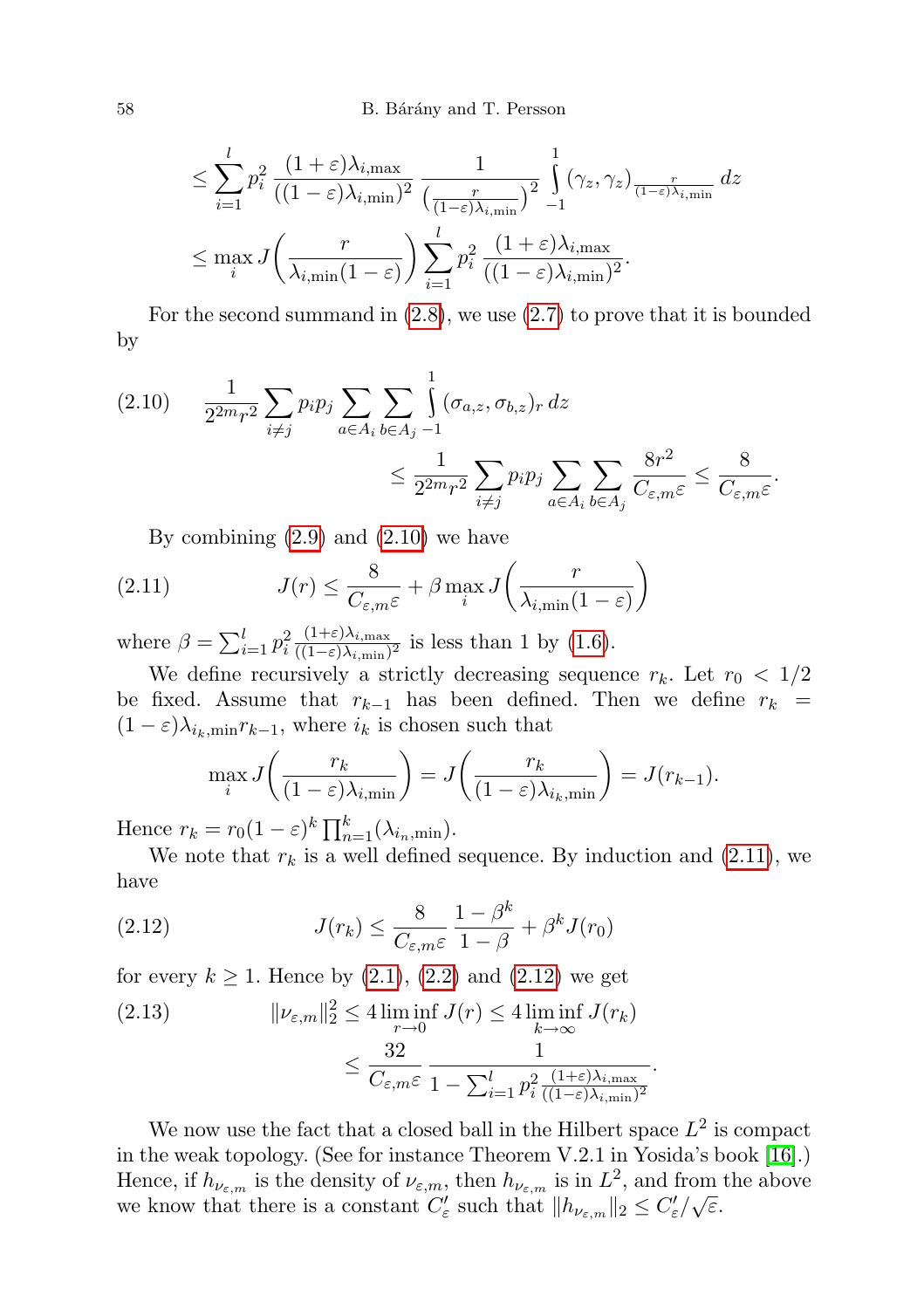By the compactness statement above, there is an h with  $||h||_2 \leq C'_{\varepsilon}/\sqrt{\varepsilon}$ such that some subsequence of  $h_{\nu_{\varepsilon,m}}$  converges weakly to h. Moreover h defines a probability measure since  $1 = \int 1 \cdot h_{\nu_{\varepsilon,m}} d\mathcal{L}_3 \to \int 1 \cdot h d\mathcal{L}_3$ .

Since  $\nu_{\varepsilon,m}$  converges weakly to  $\nu_{\varepsilon}$  it follows that  $\nu_{\varepsilon}$  has density in  $L^2$  and

(2.14) 
$$
\|\nu_{\varepsilon}\|_2 \leq \frac{1}{\sqrt{\varepsilon}} C_{\varepsilon}',
$$

where

$$
C'_{\varepsilon} = \sqrt{\frac{32}{\left(1 - \sum_{i=1}^{l} p_i^2 \frac{(1+\varepsilon)\lambda_{i,\max}}{((1-\varepsilon)\lambda_{i,\min})^2}\right)} C''_{\varepsilon}},
$$
  

$$
C''_{\varepsilon} = \lim_{m \to \infty} C_{\varepsilon,m} = \min_{i \neq j} \left\{ \frac{|a_i - a_j| + \varepsilon(-|a_i + a_j| - 2)}{1 - \varepsilon^2} \right\}.
$$

3. Proof of Theorem [1.5.](#page-3-1) We do not give the whole proof of Theorem [1.5,](#page-3-1) because it is similar to the proof of Theorem [1.2.](#page-2-0) We only prove a modification of Lemma [2.2,](#page-6-1) which is important as it proves transversality.

First we define a new dynamical system  $\tilde{g}_{\varepsilon,m}: Q \to Q$ , similar to the dynamical system  $g_{\varepsilon,m} \colon Q \to Q$ . Let  $Q_{i,k}$  and  $A_{i,k}$  be as in Section [2.](#page-3-2) Let  $\widetilde{g}_{\varepsilon,m} : Q \to Q$  be defined by

$$
\widetilde{g}_{\varepsilon,m}\colon (x,y,z)\mapsto \left(\widetilde{d}(z)x+a_i(1-\widetilde{d}(z)),\ \frac{1}{p_i}y+b(y),\ 2^m z+c(z)\right)
$$

for  $(x, y, z) \in Q_i$ , where

$$
\widetilde{d}(z) = \lambda_i + 2^m \varepsilon (z - (-1 + (k + 1/2)2^{-m+1})) \quad \text{for } (x, y, z) \in Q_{i,k},
$$
  
\n
$$
b(y) = 1 - \frac{1}{p_i} \left( -1 + 2 \sum_{j=1}^i p_j \right) \qquad \text{for } (x, y, z) \in Q_{i,k},
$$
  
\n
$$
c(z) = 2^m - 2k - 1 \qquad \text{for } (x, y, z) \in Q_{i,k}.
$$

Hence the only difference between  $\tilde{g}_{\varepsilon,m}$  and  $g_{\varepsilon,m}$  is in the first coordinate, where the perturbation of  $f_i$  is made. Figure [1](#page-4-0) also serves to visualise the action of  $\widetilde{g}_{\varepsilon,m}$ .

We define the cones

$$
C_p = \left\{ (u, v, w) \in T_p Q : \left| \frac{u}{w} \right|, \left| \frac{v}{w} \right| < \frac{2^{m+1} \varepsilon}{2^m - \lambda_{\max} - \varepsilon} \right\},\
$$

where  $p \in Q$  and  $\lambda_{\max} = \max_i \lambda_i$ . Similar to Lemma [2.2,](#page-6-1) we show that these cones define a family of unstable cones, and that a certain transversality property holds.

LEMMA 3.1. Suppose that  $(1.9)$  holds. The cones  $C_p$  form a family of unstable cones, that is,  $d_p \widetilde{g}_{\varepsilon,m}(C_p) \subset C_{\widetilde{g}_{\varepsilon,m}(p)}$ .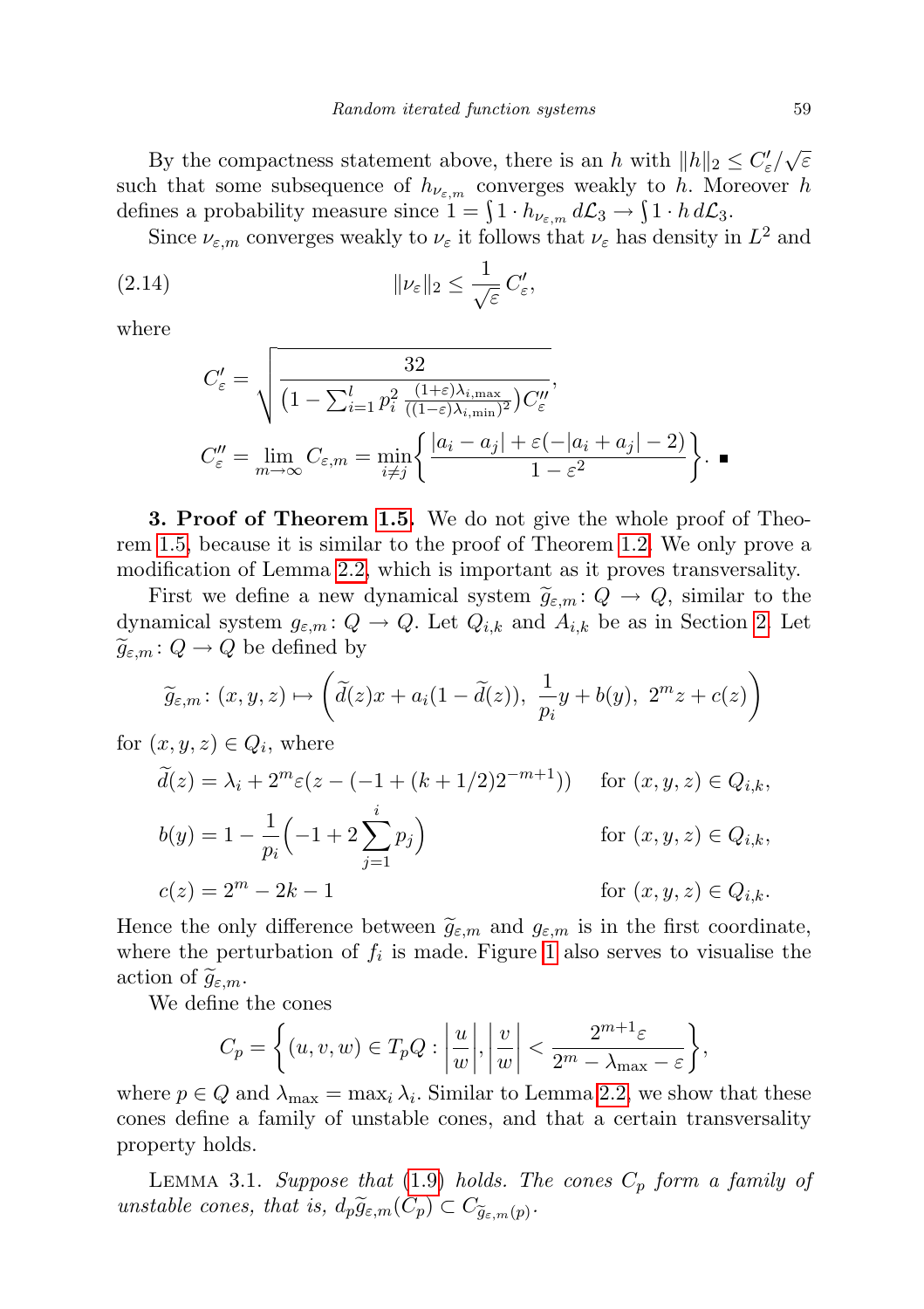Moreover, for sufficiently large m and every sufficiently small  $\varepsilon > 0$ , if  $\zeta_1 \subset Q_{\xi_1}$  and  $\zeta_2 \subset Q_{\xi_2}$  are two line segments with tangents in  $C_p$  such that  $\xi_1 \in A_i$  and  $\xi_2 \in A_j$ ,  $i \neq j$ , then if  $\widetilde{g}_{\varepsilon,m}(\zeta_1)$  and  $\widetilde{g}_{\varepsilon,m}(\zeta_2)$  intersect, and if  $(u_1, v_1, 1)$  and  $(u_2, v_2, 1)$  are tangents to  $\widetilde{g}_{\varepsilon,m}(\zeta_1)$  and  $\widetilde{g}_{\varepsilon,m}(\zeta_2)$  respectively, there exists a constant  $C_{\varepsilon,m}$ , depending on  $\varepsilon$  and m, but bounded away from 0 and infinity, such that  $|u_1 - u_2| > C_{\varepsilon, m} \varepsilon$ .

*Proof.* The Jacobian of  $\widetilde{g}_{\varepsilon,m}$  is

$$
d_p\widetilde{g}_{\varepsilon,m} = \begin{pmatrix} \widetilde{d}(z) & 0 & 2^m \varepsilon (x-a_i) \\ 0 & 1/p_i & 0 \\ 0 & 0 & 2^m \end{pmatrix},
$$

where  $p = (x, y, z) \in Q_{i,k}$ . If  $(u, v, w) \in C_p$ , then

$$
d_p\widetilde{g}_{\varepsilon,m}(u,v,w) = \begin{pmatrix} \widetilde{d}(z)u + 2^m \varepsilon (x - a_i)w \\ (1/p_i)v \\ 2^m w \end{pmatrix}.
$$

The estimate

$$
\frac{|\tilde{d}(z)u + 2^m \varepsilon (x - a_i)w|}{|2^m w|} \le \frac{\tilde{d}(z)|u|}{2^m |w|} + 2\varepsilon
$$
  

$$
\le \frac{\lambda_i + \varepsilon}{2^m} \frac{2^{m+1}\varepsilon}{2^m - \lambda_{\max} - \varepsilon} + 2\varepsilon \le \frac{2^{m+1}\varepsilon}{2^m - \lambda_{\max} - \varepsilon}
$$

shows that  $d_p \widetilde{g}_{\varepsilon,m}(C_p) \subset C_{\widetilde{g}_{\varepsilon,m}(p)}$ . Now we prove the other statement of the lower  $\Lambda$  sump that  $n = (x, y, z) \in Q$ , and  $g = (x, y, z) \in Q$ ,  $i \neq i$ lemma. Assume that  $p = (x_p, y_p, z_p) \in Q_i$  and  $q = (x_q, y_q, z_q) \in Q_j$ ,  $i \neq j$ , are such that  $\widetilde{g}_{\varepsilon,m}(p) = \widetilde{g}_{\varepsilon,m}(q) = (x, y, z)$ . Then

$$
p \in Q_i \Rightarrow d_p \widetilde{g}_{\varepsilon,m} : (u, v, 1) \mapsto 2^m \bigg( \frac{d(z_p)}{2^m} u + (x_p - a_i)\varepsilon, \frac{v}{p_i}, 1 \bigg),
$$

and

$$
x_p = \frac{x - a_i(1 - \tilde{d}(z_p))}{\tilde{d}(z_p)}, \quad x_q = \frac{x - a_j(1 - \tilde{d}(z_q))}{\tilde{d}(z_q)}.
$$

Let 
$$
\widetilde{\Delta}_i = \frac{2(\lambda_i + \varepsilon)}{2^m - \lambda_{\max} - \varepsilon}
$$
. Then  
\n
$$
d_p \widetilde{g}_{\varepsilon,m}(C_p) \subset \left\{ w(u, v, 1) : \frac{x - a_i}{\widetilde{d}(z_p)} \varepsilon - \widetilde{\Delta}_i \varepsilon \le u \le \frac{x - a_i}{\widetilde{d}(z_p)} \varepsilon + \widetilde{\Delta}_i \varepsilon \right\}.
$$

Therefore

$$
|u_2 - u_1| \ge \left(\left|\frac{x - a_i}{\tilde{d}(z_p)} - \frac{x - a_j}{\tilde{d}(z_q)}\right| - (\tilde{\Delta}_i + \tilde{\Delta}_j)\right)\varepsilon.
$$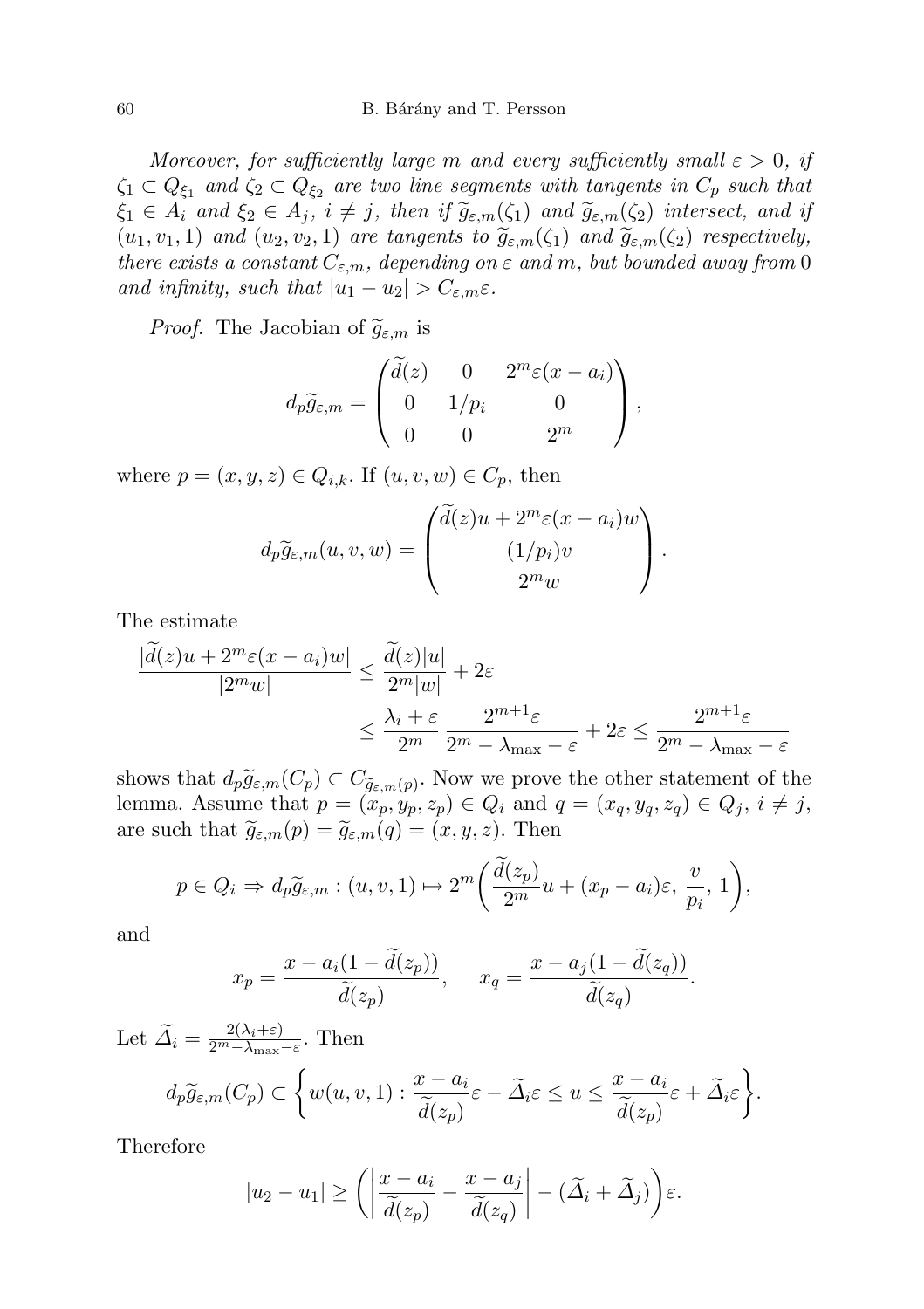The term

$$
\left|\frac{x-a_i}{\tilde{d}(z_p)} - \frac{x-a_j}{\tilde{d}(z_q)}\right|
$$

can be estimated by

$$
\left|\frac{x-a_i}{\widetilde{d}(z_p)}-\frac{x-a_j}{\widetilde{d}(z_q)}\right|\geq \left|\frac{|\widetilde{d}(z_p)-\widetilde{d}(z_q)||x|-|a_j\widetilde{d}(z_p)-a_i\widetilde{d}(z_q)|}{\widetilde{d}(z_p)\widetilde{d}(z_q)}\right|.
$$

Hence, this term is positive provided that

$$
|a_j\widetilde{d}(z_p)-a_i\widetilde{d}(z_q)|>|\widetilde{d}(z_p)-\widetilde{d}(z_q)|.
$$

Since  $\lambda_i - \varepsilon \le \tilde{d}(z_p) \le \lambda_i + \varepsilon$  and  $\lambda_j - \varepsilon \le \tilde{d}(z_q) \le \lambda_j + \varepsilon$ , this is implied by [\(1.9\)](#page-3-0) if  $\varepsilon$  is sufficiently small.

If we let

$$
C_{\varepsilon,m} = \frac{1}{2} \min_{i \neq j} \frac{|a_i \lambda_j - a_j \lambda_i| - |\lambda_i - \lambda_j|}{\lambda_i \lambda_j},
$$

then

$$
|u_2 - u_1| \ge C_{\varepsilon, m} \varepsilon,
$$

provided that  $\varepsilon$  is small and m large.

In fact we can let

$$
C_{\varepsilon,m}=\sigma\min_{i\neq j}\frac{|a_i\lambda_j-a_j\lambda_i|-|\lambda_i-\lambda_j|}{\lambda_i\lambda_j}
$$

for some  $0 < \sigma < 1$ .

Acknowledgments. Research of Bárány was supported by the EU FP6 Research Training Network CODY.

## References

- <span id="page-14-5"></span>[1] B. Bárány, M. Pollicott and K. Simon, *Stationary measures for projective transfor*mations: the Blackwell and Furstenberg measures, preprint, 2009.
- [\[2\]](http://dx.doi.org/10.1137/S0036144598338446) P. Diaconis and D. A. Freedman, Iterated random functions, SIAM Rev. 41 (1999), 45–76.
- <span id="page-14-1"></span>[\[3\]](http://dx.doi.org/10.1007/s10955-005-8013-4) A. H. Fan, K. Simon and H. Tóth, Contracting on average random IFS with repelling fixed point, J. Statist. Phys. 122 (2006), 169–193.
- <span id="page-14-6"></span>[\[4\]](http://dx.doi.org/10.1112/S0024610700001654) K.-S. Lau, S.-M. Ngai and H. Rao, Iterated function systems with overlaps and self-similar measures, J. London Math. Soc. (2) 63 (2001), 99–116.
- <span id="page-14-3"></span>[\[5\]](http://dx.doi.org/10.1023/A:1013716430425) J. Neunhäuserer, *Properties of some overlapping self-similar and some self-affine* measures, Acta Math. Hungar. 92 (2001), 143–161.
- <span id="page-14-4"></span>[6] S.-M. Ngai and Y. Wang, Self-similar measures associated with IFS with nonuniform contraction ratios, Asian J. Math. 9 (2005), 227–244.
- <span id="page-14-0"></span>[\[7\]](http://dx.doi.org/10.1023/A:1016224000145) M. Nicol, N. Sidorov and D. Broomhead, On the fine structure of stationary measures in systems which contract on average, J. Theoret. Probab. 15 (2002), 715–730.
- <span id="page-14-2"></span>[\[8\]](http://dx.doi.org/10.1215/S0012-7094-00-10222-0) Y. Peres and W. Schlag, Smoothness of projections, Bernoulli convolutions, and the dimension of exceptions, Duke Math. J. 102 (2000), 193–251.